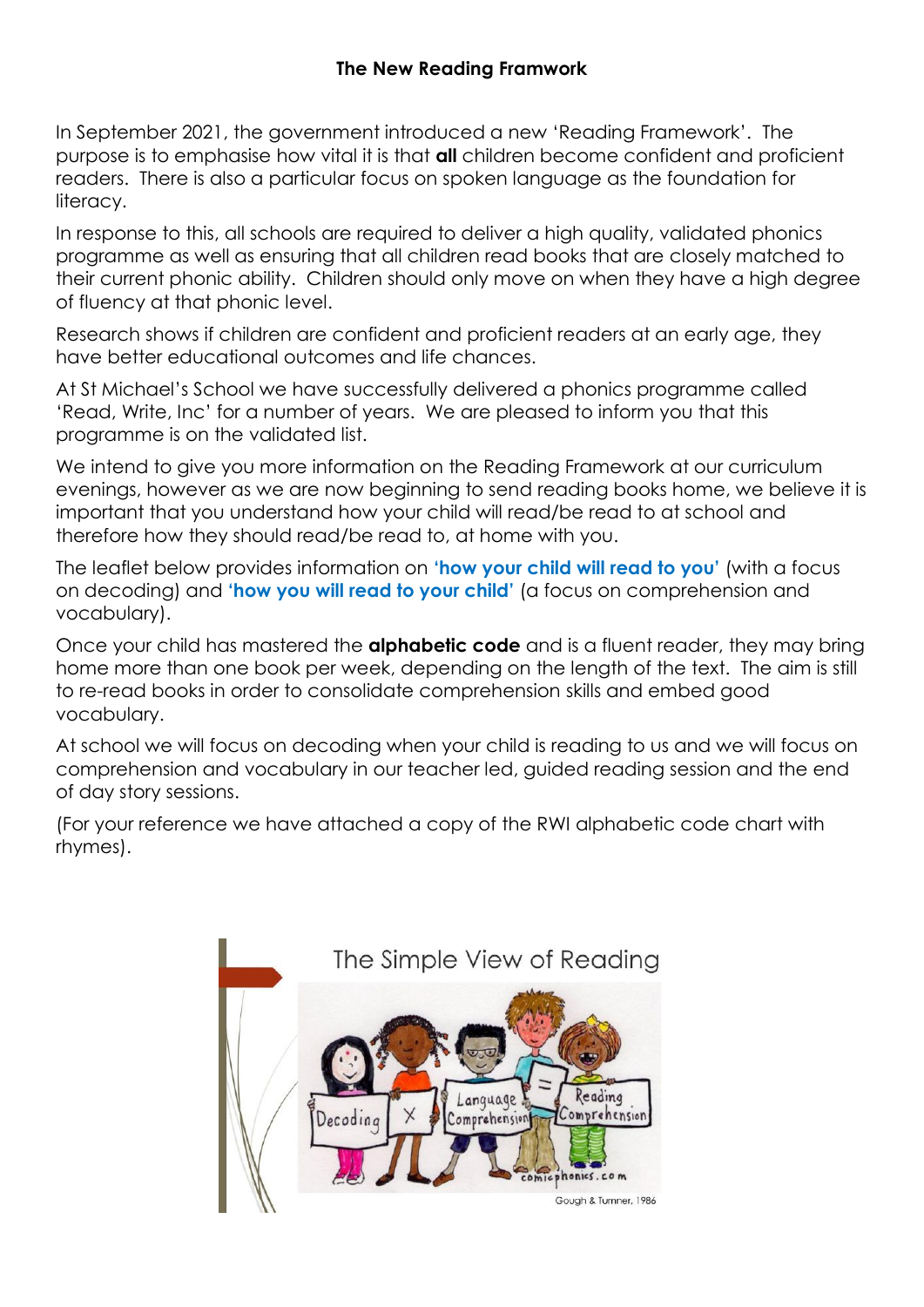### **Reading stories to children**

Your child will bring home two books. One is for your child to read to you. It has been carefully chosen so that they can work out all the words. The other book has words your child may not be able to read yet. It is for you to read to your child and talk about together.

#### **How your child will read to you**

Your child should read their book to you daily. The book should be re-read daily in order for your child to develop a high level of fluency. Your child should use their phonic knowledge to decode the words. Please encourage your child to use this strategy in order to read the words (i.e. d-o-g; dog! Sh-i-p; ship!)

Once your child is fluent with the text, the words should go into their memory bank and they can retrieve these when reading future books.

#### **How to read a story to your child**

If you can find the time beforehand, the read-aloud book to yourself first, so you can think about how you're going to read it to your child.

## *On the first reading:*

• Make reading aloud feel like a treat. Make it a special quiet time and cuddle up so you can both see the book.

- Show curiosity about what you're going to read: 'This book looks interesting. It's about an angry child. I wonder how angry he gets…'
- Read through the whole story the first time without stopping too much. Let the story weave its own magic.
- Read with enjoyment. If you're not enjoying it, your child won't. Read favourite stories over and over again.

# *On later readings*:

- Let your child pause, think about and comment on the pictures.
- If you think your child did not understand something, try to explain: 'Oh! I think what's happening here is that…'
- Chat about the story and pictures: 'I wonder why she did that?'; 'Oh no, I hope she's not going to…'; 'I wouldn't have done that, would you?'
- Link the stories to your own family experiences: 'This reminds me of when …'
- Link stories to others that your child knows: 'Ah! Do you remember the dragon in ….? Do you remember what happened to him?'
- Encourage your child to join in with the bits they know.
	- Talk about the language…..'do you know what that word means….'; 'have you heard it before'.